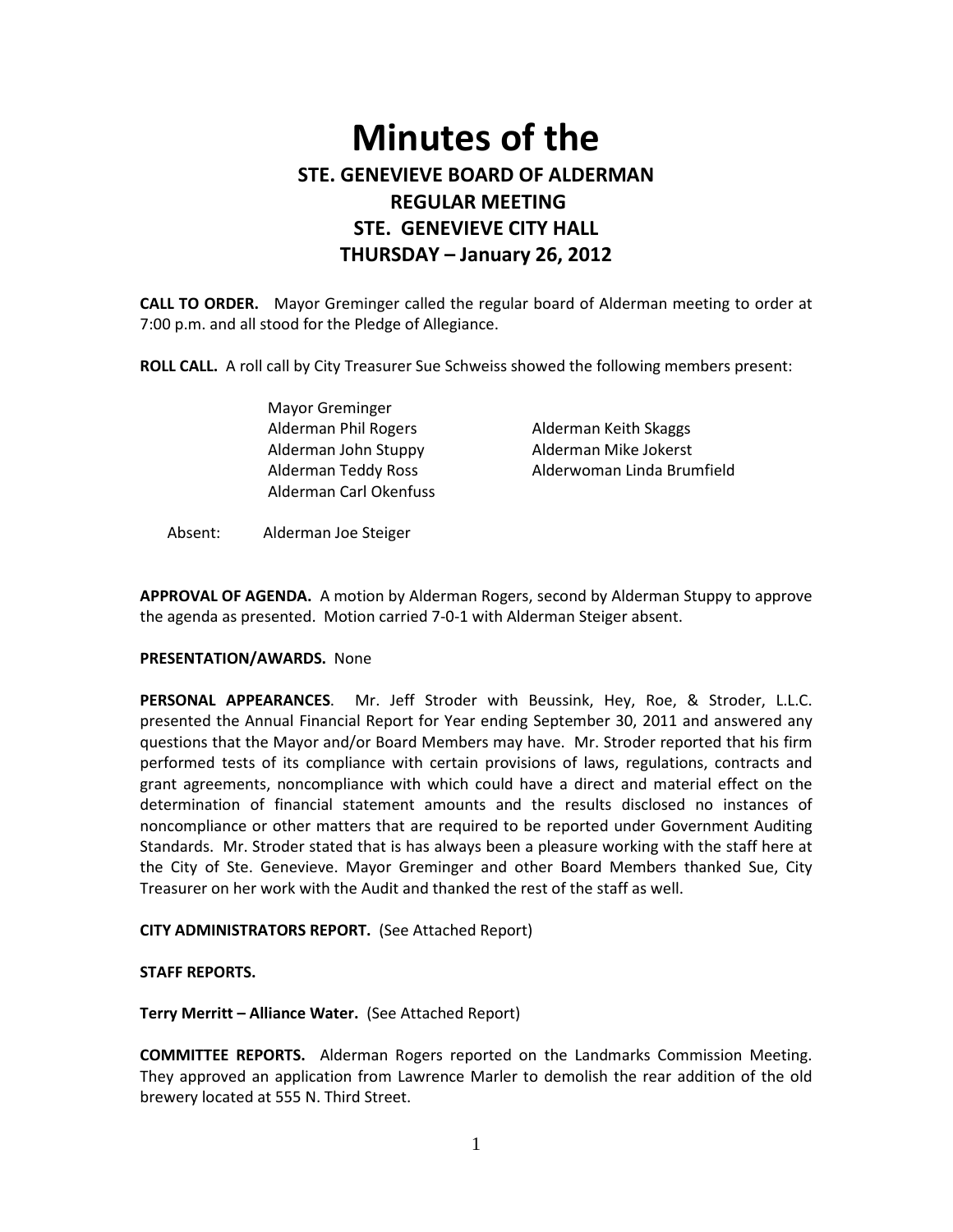## CONSENT AGENDA.

Minutes Board of Aldermen Regular Session – January 12, 2012. A motion by Alderman Okenfuss, second by Alderman Rogers to approve the minutes of the Ste. Genevieve Board of Aldermen Meeting from January 12, 2012. Motion carried 7-0-1 with Alderman Steiger absent.

Financial Report – December, 2011. A motion by Alderman Rogers, second by Alderman Okenfuss to approve the Financial Report for December, 2011. Motion carried 7-0-1 with Alderman Steiger absent.

RESOLUTION 2012-07. A RESOLUTION AUTHORIZING THE BLAIN STREET TANK BE DECLARED SURPLUS PROPERTY AND PROVIDING FURTHER AUTHORITY. A motion by Alderman Rogers, second by Alderwoman Brumfield to approve Resolution 2012.07. Motion carried 7-0-1 with Alderman Steiger absent.

RESOLUTION NO. 2012 -08. A RESOLUTION OF THE CITY OF STE. GENEVIEVE, MISSOURI STATING INTENT TO SEEK FUNDING THROUGH THE 2012 FIREMAN'S FUND INSURANCE, HERITAGE GRANT PROGRAM AND AUTHORIZING THE MAYOR TO PURSUE ACTIVITIES IN AN ATTEMPT TO SECURE GRANT FUNDING TO REPLACE SIX SETS OF TURN OUT GEAR IN AN AMOUNT NOT TO EXCEED \$10,200.00. A motion by Alderman Jokerst, second by Alderman Okenfuss to approve Resolution 2012.08. Motion carried 7-0-1 with Alderman Steiger absent.

## OLD BUSINESS

BILL NO. 3837. AN ORDINANCE AMENDING CHAPTER 500 BUILDINGS AND BUILDING REGULATIONS SECTION 500.220: OCCUPANCY PERMIT REQUIRED – FEES. 2<sup>nd</sup> READING. A motion by Alderman Skaggs, second by Alderman Stuppy, to table Bill No. 3837. Motion carried 5-2-1 with Alderman Steiger absent, Alderman Okenfuss and Alderman Ross residing the nay vote.

BILL NO. 3839. AN ORDINANCE PROVIDING FOR THE CREATION OF A ONE WAY STREET ON RIDGEWAY AVENUE FROM EIGHTH STREET TO NINTH STREET GOING WESTBOUND. 2<sup>nd</sup> READING. A motion by Alderman Stuppy, second by Alderman Rogers, to table Bill No. 3839. Motion carried 7-0-1 with Alderman Steiger absent.

BILL NO. 3840. AN ORDINANCE OF THE CITY OF STE.GENEVIEVE, MISSOURI AUTHORIZING THE MAYOR TO EXECUTE A CONTRACT WITH HORNER & SHIFRIN, INC FOR PROFESSIONAL SERVICES RELATED TO STE. GENEVIEVE, MISSOURI INTERIM AND LONG TERM FACILITY PLAN FOR THE WATER SYSTEM IN AN AMOUNT NOT TO EXCEED \$104,300.00. 2<sup>nd</sup> READING. A motion by Alderman Rogers, second by Alderman Skaggs, Bill No. 3840 was placed on its second and final reading, read by title only, considered and passed by a roll call vote as follows: Ayes: Alderman Skaggs, Alderman Rogers, Alderman Stuppy, Alderman Jokerst, Alderman Ross, Alderman Okenfuss and Alderwoman Brumfield. Nays: None Motion carried 7-0-1 with Alderman Steiger absent. Thereupon Bill No. 3840 was declared Ordinance No. 3778 signed by the Mayor and attested by the City Clerk.

#### NEW BUSINESS